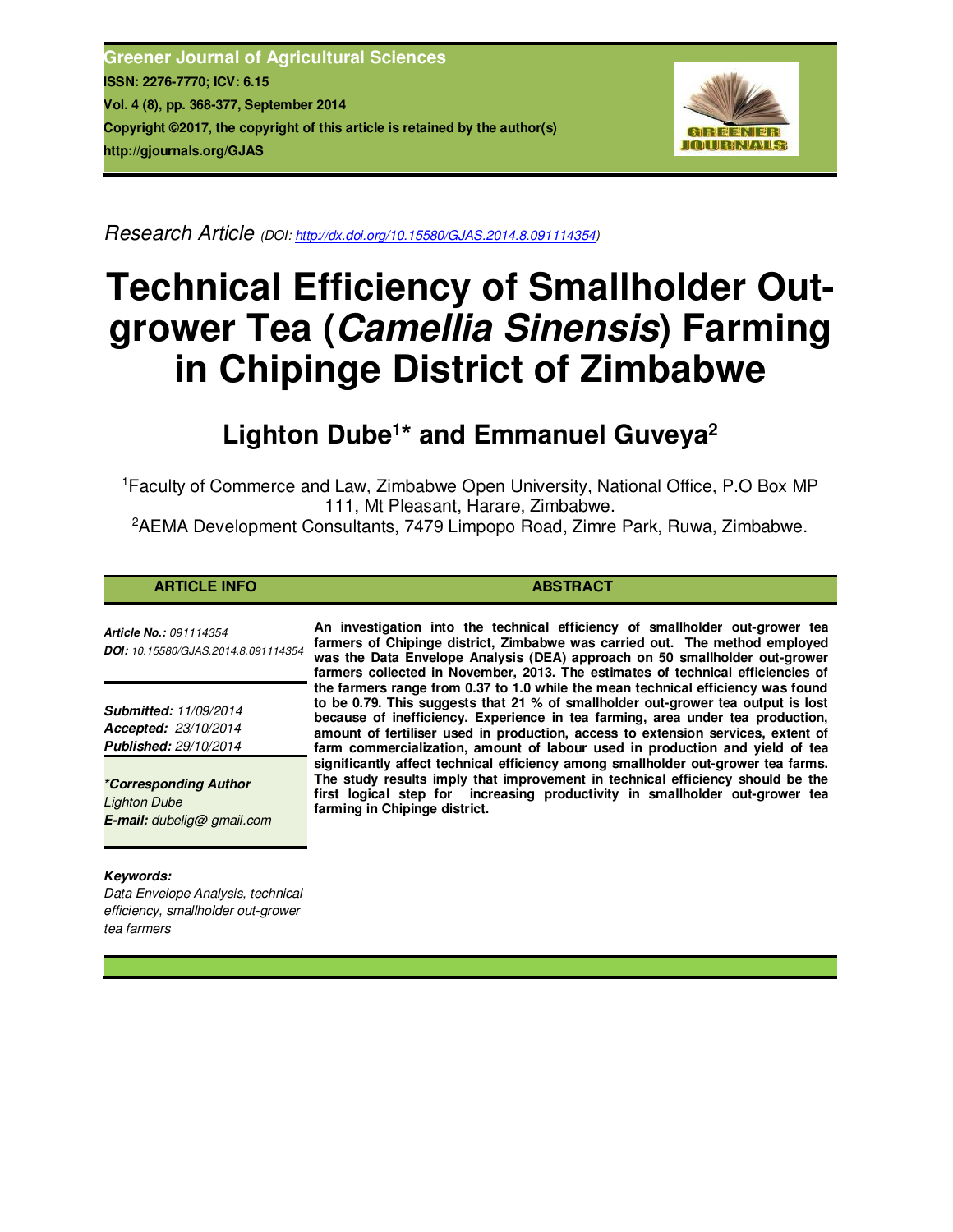### **INTRODUCTION**

Zimbabwe is amongst more than thirty five countries worldwide that produce tea. China, India, Kenya and Sri Lanka are responsible for almost three-quarters of the total world production (van der Wal, 2008). The Zimbabwean tea growing sector comprises of large scale farms supported by surrounding smallholder outgrowers schemes. The first commercial tea plantation was established at New Year's Gift Estate in Chipinge district of Zimbabwe in 1924. Woodend (2003) notes that smallholder out-grower tea production can be traced as far back as the 1960s in the Eastern Highlands of Zimbabwe comprising of farmers whose lands bordered the large scale commercial tea estates. An out-grower scheme is a form of contract farming where growers/landholders have a contractual partnership with a processing company for the production of a commercial plant produce (Mayers, 2000, FAO, 2001).

In most countries, tea growing, compared to other crops, seem to give competitive returns. Smallscale farmers prefer tea to other land uses for reasons such as higher returns, lower risk, use of barren/sloppy lands, and long-term returns (Thapa, 2003). The growing of tea thus seems an attractive venture for smallholder farmers as it provides work and income throughout the year, for many years.

However, in Zimbabwe, despite the presence of the out-grower schemes, tea production by smallholder out-grower farmers has been steadily declining in recent years with a majority of the farmers abandoning tea production as a commercial enterprise in favour of annual crops like sweet potatoes, sugar beans, maize and horticultural crops. Yield levels are also well below their potential indicating serious productivity challenges in the sector (Dube and Guveya, 2014).

This study aims at assessing the technical efficiency of smallholder out-grower tea farming and its determinant factors. Low yield levels amongst smallholder out-grower tea farmers and the lack of empirical studies in Zimbabwe, focusing on the factors affecting efficiency of tea production, motivated this study. Determining the existing level of efficiency for out-grower tea farming will be useful to improve those relationships that can help farmers to allocate their resources more wisely and also to inform policy makers in designing and searching for new policy tools aimed at improving the productivity of the smallholder out-grower tea sector.

#### **RESEARCH METHODOLOGY**

#### **Study area**

This study was conducted in Chipinge district of Manicaland province. Chipinge district is one of the major tea producing districts in Zimbabwe. The eastern highlands of Chipinge district experiences a cool and warm climate with annual rainfall ranging from 1500- 2500mm, mean annual minimum temperature range of 7 to 11 °C and a mean annual maximum of 21 to 28 °C (Moyo *et al*., 1993). It is within a wet agro-ecological zone of high agricultural potential which is ideal for production of plantation crops especially tea (Muir, 1994).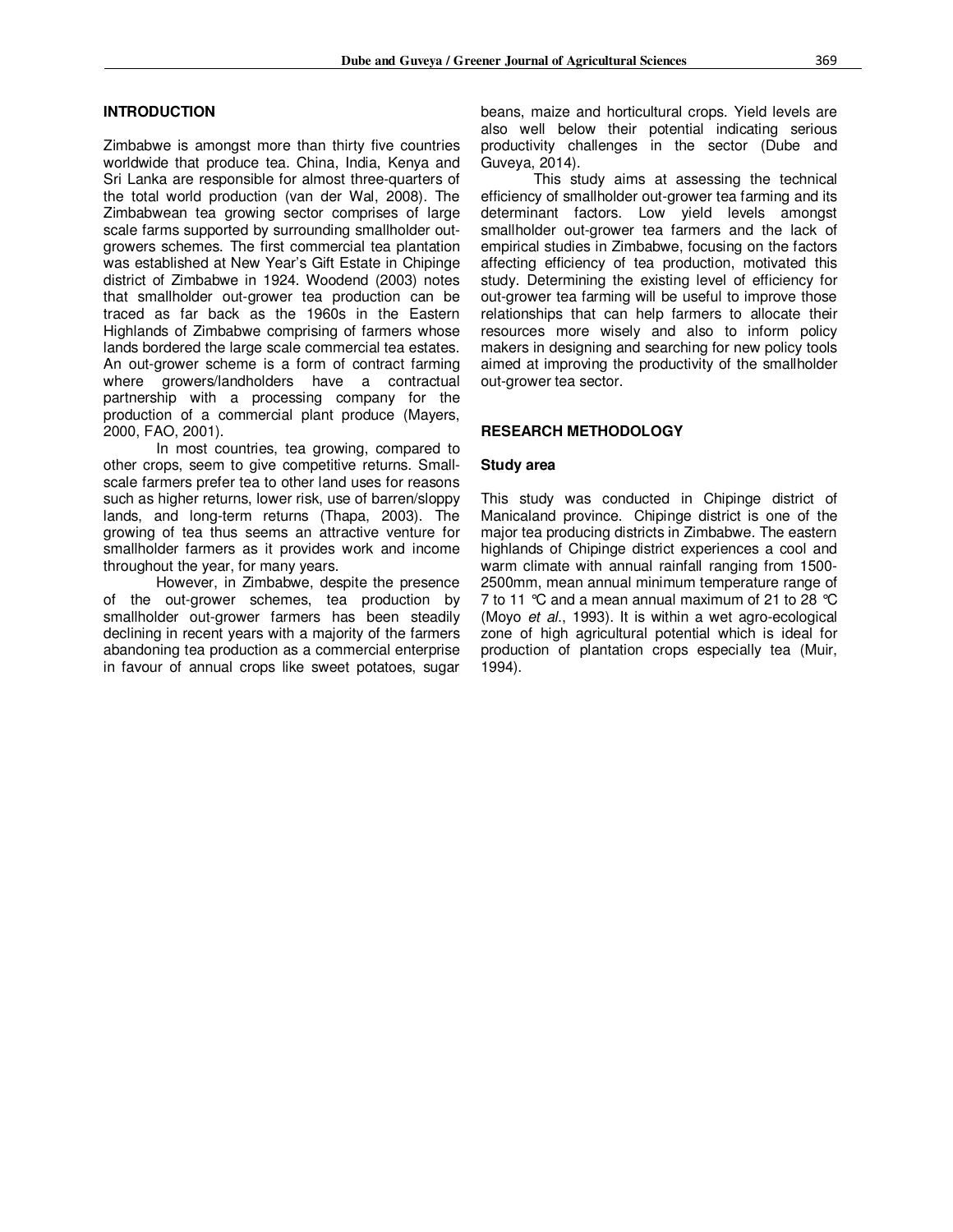

**Figure 1: Map of Manicaland Province showing Chipinge District** 

# **Data Collection**

Data was collected in November 2013 by a structured questionnaire from a random sample of 50 out-grower farmers selected from the out-grower register of smallholder farmers at Tanganda Tea Company Ltd's Rattelshoek estate.

# **ANALYTICAL FRAMEWORK**

#### **Measuring Efficiency**

The efficiency of a firm (or farm in this case) consists of two components: technical efficiency and allocative efficiency (Coelli, 1996a and Coelli et al., 2005), Technical efficiency reflects the ability of a firm to obtain maximal output from a given set of inputs, while allocative efficiency reflects the ability of a firm to use

the inputs in optimal proportions, given their respective prices (Coelli et al., 2005). These two measures are then combined to provide a measure of total economic efficiency.

#### **Input-oriented measure of efficiency**

The idea of efficiency can be illustrated in an output/input space. Using a simple example, suppose a farm which uses two inputs  $(x_1$  and  $x_2$ ) to produce a single output (*y*), under the assumption of constant returns to scale. Knowledge of the unit isoquant of the fully efficient firm, represented by SS' in Figure 2, permits the measurement of technical efficiency (Coelli, 1996a). An isoquant can be described as a curve showing the set of technologically efficient possibilities for producing a given level of output (Lipsey, 1989).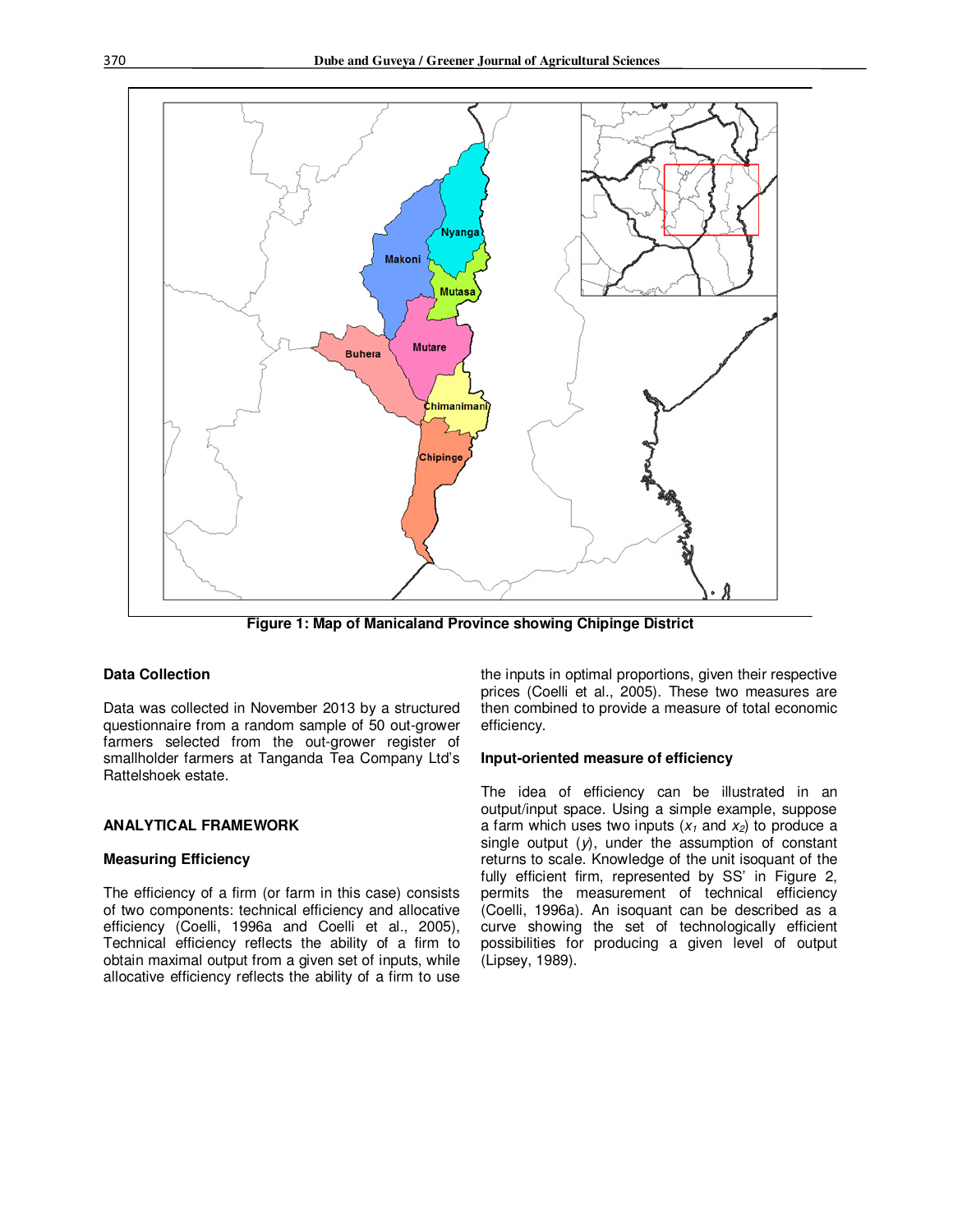



If a farm uses quantities of inputs, defined by the point P, to produce a unit of output, the technical inefficiency of that farm could be represented by the distance QP, which is the amount by which all inputs could be proportionally reduced without a reduction in output. The technical efficiency is expressed in percentage terms by the ratio QP/OP, which represents the percentage by which all inputs could be reduced (Coelli, 1996a). The technical efficiency (TE) of a farm is given by the ratio:

$$
TE_{1} = OQ/OP = 1 - QP/OP
$$

[1]

The technical efficiency of a firm takes a value between zero and one, and it indicates the degree of technical inefficiency of the firm. A value of one indicates that the farm is producing on the production frontier and is fully technically efficient firm and a value of zero indicates that a farm is fully technically inefficient (Coelli, 1996a). The point Q in Figure 2 is technically efficient as it lies on the efficient isoquant.

Allocative efficiency may also be calculated if the input price ratio, represented by the line AA' in Figure 2, is known (Coelli, 1996a). The allocative efficiency (AE) of the firm operating at P is given by the ratio:

$$
AE_i = OR / OQ
$$

[2]

Since the distance RQ represents the reduction in production costs that would occur if production were to occur at the allocatively (and technically) efficient point Q', instead of at the technically efficient, but allocatively inefficient, point Q. The total economic efficiency (EE) is defined by the ratio:

$$
EE_i = OR / OP
$$

$$
^{[3]}
$$

Where the distance RP can also be interpreted in terms of a cost reduction. The product of the technical and allocative efficiency provides the overall economic efficiency:

$$
TE_1 * AE_1 = (OQ / OP) * (OR / OQ) = OR / OP
$$
  
= EE<sub>1</sub>  
[4]

All the three measures,  $TE_{1}$ ,  $AE_{1}$  and  $EE_{1}$  are bounded by zero and one (Coelli, 1996a).

#### **Data Envelopment Analysis**

For this study, technical and scale efficiency of smallholder out-grower tea farmers in Chipinge district are estimated using the Data Envelopment Analysis (DEA) methodology following Agrell (2013), Todsadee *et. al*. (2012), Greene (2007), and Coelli (1996a). DEA is the non-parametric mathematical programming approach to frontier estimation.

The analysis begins from the premise that there exists a production frontier which acts to constrain the producers in an industry, in this case the smallholder out-grower tea industry. With heterogeneity across producers, they will be observed to array themselves at varying distances from the efficient frontier. By wrapping a hull around the observed data, we can reveal which among the set of observed producers are closest to that frontier (or farthest from it). Presumably, the larger is the sample, the more precisely will this information be revealed. In principle, the DEA procedure constructs a piecewise linear, quasi-convex hull around the data points in the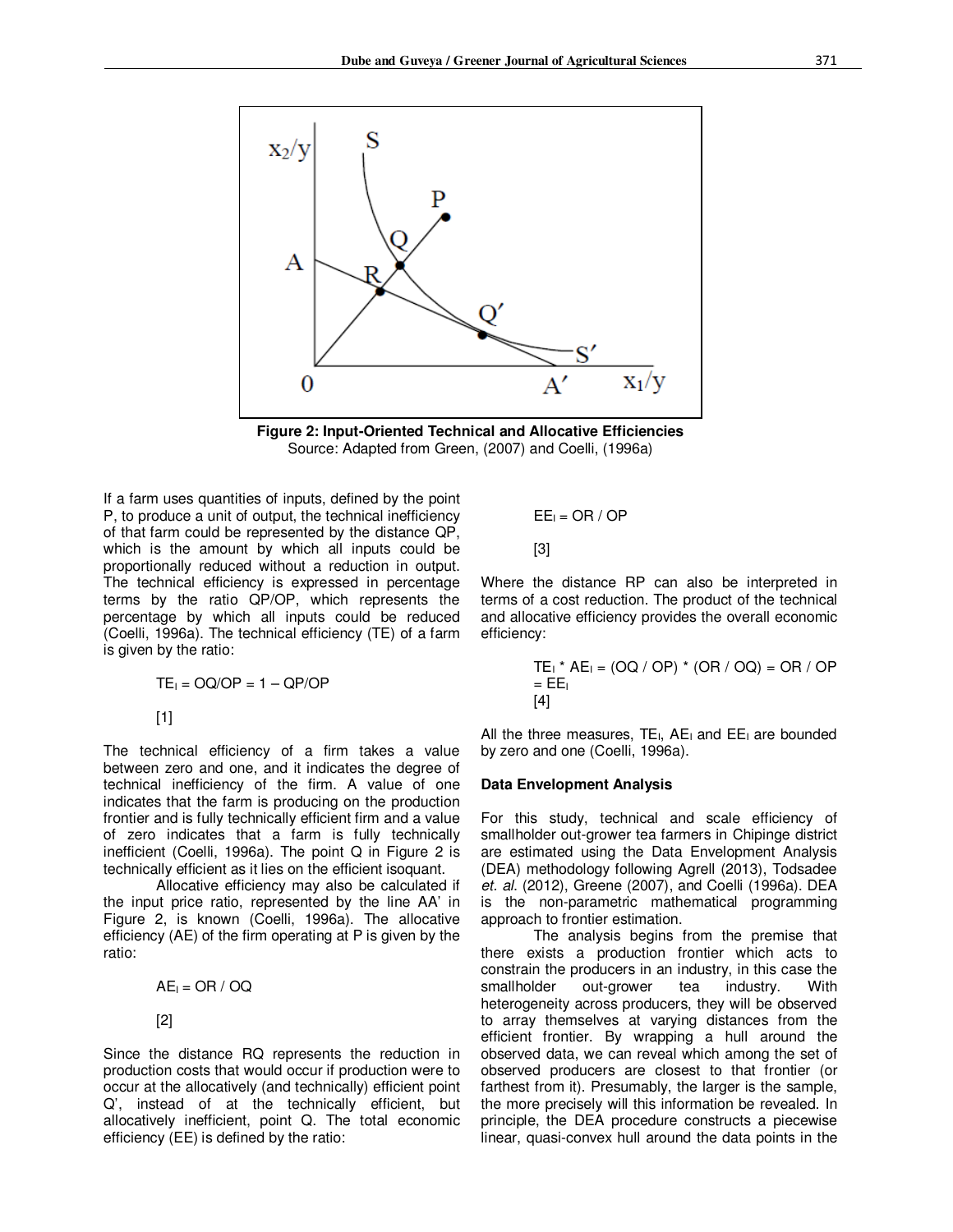practice. Thus, DEA is based fundamentally on a comparison of observed producers to each other. The estimated model of production, cost or profit is the means to the objective of measuring inefficiency. Inefficiency can arise from two sources, technical inefficiency when inputs results to suboptimal outputs, and allocative inefficiency, which results from suboptimal input choices given prices and output. The assumptions made here are that there exists an ideal production point and, second, that producers strive to achieve that goal.

The DEA models can be input or outputoriented and one of the a priori assumptions concerns the returns to scale. The models can be specified as constant returns to scale (CRS) or variable returns to scale (VRS). For this study, CRS are adopted. Using the duality in linear programming, a DEA model is defined by:

$$
min_{\theta,\lambda}\theta,
$$

s.t. 
$$
-y_i + Y\lambda \geq 0; \theta x_i - X\lambda \geq 0; \lambda \geq 0
$$
 [5]

where *xi* are *k x 1* vectors representing input quantities for farm i; *yi*is an *m x* 1 vector representing the given output bundle; *X* and *Y* are input and output matrices namely, a *k x N* and an *m x N* matrix consisting of the input and output bundles for all farms in the sample; *N*  is an *N x* 1 vector of ones; and λis an *N x* 1 vector of non-negative constants to be estimated. Yλ and Xλ are the efficiency projections on the frontier. The value of θ obtained is the efficiency score for the i-th farmer. The measure of technical efficiency can take values ranging from 0 to 1, where  $\theta$ i = 1 for a fully technically efficient farmer. Therefore, 1 – θi shows how much of i-th farmer input can be proportionally reduced without any loss in outputs according to Farrell's definition.

The Equation 5 has used the assumption that all farms operate at an optimal scale. However, constraints such as finance and imperfect competition that occur at the field cause only part of the farm to operate at that level. Therefore, the above model can be estimated based on the Variable Returns to Scale (VRS), which evaluates the efficiency of farms based on their capabilities. VRS model is formed by inserting the constraints  $N1^2\lambda$  in Equation 6, where N1 is N x 1 vector (Coelli, 1996):

 $min_{\theta, \lambda} \theta$ ,

s.t. 
$$
-y_{i} + Y \lambda \geq 0; \theta x_{i} - X \lambda \geq 0; \nN1'\lambda = 1 \n\lambda \geq 0
$$
\n[6]

Constraints of  $N1^2$  = 1 indicate the inefficiency of a farm evaluated against other farms of similar size. In this way, the efficiency of the farm can be evaluated based on technical and scale efficiency. Technical efficiency describes the ability of farms to achieve maximum production with the use of inputs given while the scale efficiency is the ratio between CRS and VRS.

To compute the technical and scale efficiencies of smallholder out-grower tea farmers in Chipinge district, the Data Envelopment Analysis Program (DEAP) is used. The output is measured by the annual tea production (tonnes). The inputs for tea production are:

- i. the area under tea production (ha);
- ii. number of labour days per year; and
- iii. fertilizer use(kg).

#### **Determinants of Farm Technical Efficiency**

To assess the determinants of farm level technical efficiency, a Tobit regression model is invoked. The Tobit model was introduced by Tobin (1958) for censored regression models. Briefly the structural model of the Tobit model is given as:

$$
y^*_{t} = x_t^* B_0 + \mu_t, t = 1, 2, 3, \dots, n
$$
  
[7]  

$$
y_t = y^*_{t} \text{ if } y^*_{t} > c; \text{ and } y_t = c, \text{ otherwise}
$$

$$
y_t = y^* + \text{if } y^* = c
$$
; and  $y_t = c$ , otherwise [8]

where,  $y_t$  is a DEA efficiency index used as a dependent variable,  $\mu_t$  |x<sub>t</sub> is N(0, $\sigma_0^2$ ) and {y<sub>t</sub>, x<sub>t</sub>}(t = 1,2,...,n) is a vector of independent variables related to farm-specific attributes, value of c is known.  $y^*$ <sub>t</sub> is a latent variable. ß is an unknown parameter vector associated with the farm-specific attributes and  $\mu$  is an independently distributed error term that is assumed to be normally distributed with zero mean and constant variance,  $\sigma^2$ . A Tobit regression model applying the maximum likelihood approach is used to estimate the model in Equation 7 such that Equation 9:

$$
L = \prod_{\mathit{ye}=0} (1 - Ft) \prod_{\mathit{ye}>0} \frac{1}{(2\prod \sigma^2)^{\frac{1}{2}}} \mathit{e} \left[\frac{1}{2\sigma^2}\right] (\mathit{yt} - \beta \mathit{x})^2
$$

Where,

$$
Ft = \int_{-\infty}^{\beta^2 \times t/\sigma} \frac{1}{(2\Pi^{1/2})} e^{-t^2/2} \delta t
$$
 [9]

The Equation 8 refers to the efficiency score of farmers 100% ( $y = c$ ) and the second term represents inefficient farmers ( $y > c$ ).  $F_t$  is normally scattered in the β<sup>t</sup>x<sub>t</sub> / σ.

Farm level crts technical efficiency scores are used in the regression model to show the relationship between the measurement of the efficiency and characteristics of farmers. The determinants of farm level technical efficiency are assessed using the following multiple regression function: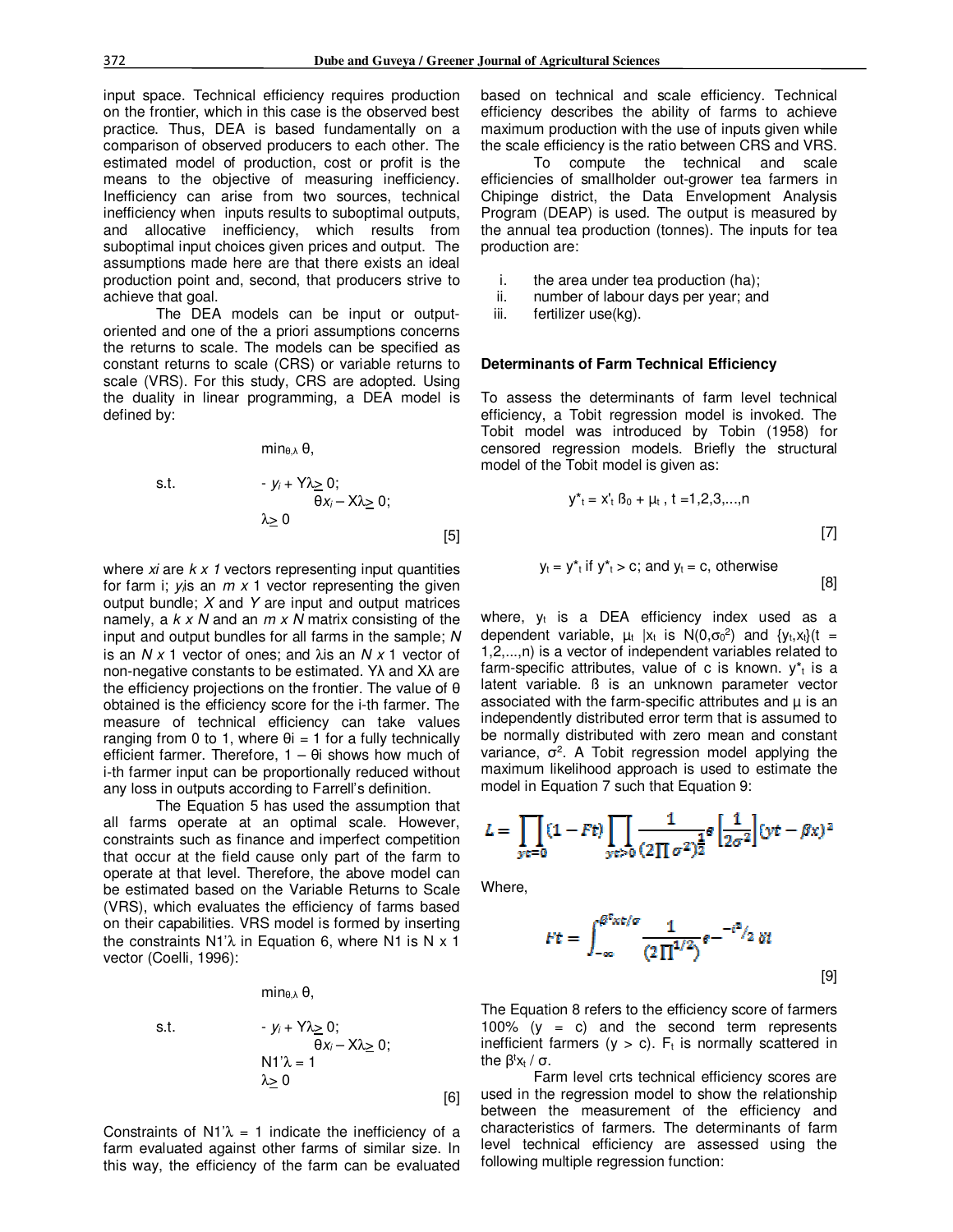[10]

 $TE_{\text{crs}} = B_0 + B_1 \text{AGE} + B_2 \text{AREATEA} + B_3 \text{FERT} + B_4$ EXTENSION +

 $B_5$ COMXTENT +  $B_6$  TEAAGE +  $B_7$ LABOR +  $B_8$ TEAYIELD+  $\mu_t$ 

A description of the variables for the multiple regression model are presented in Table 1 together with their a priori expectations.

#### **Table 1: Variables for multiple regression model to assess the determinants of smallholder out-grower tea technical efficiency**

| Variable                  | <b>Variable Description</b>                                            | <b>Hypothesis</b> |
|---------------------------|------------------------------------------------------------------------|-------------------|
| <b>Dependent Variable</b> |                                                                        |                   |
| $TE_{CRS}$                | <b>Technical Efficiency</b>                                            |                   |
|                           |                                                                        |                   |
|                           | <b>Independent / Explanatory Variables</b>                             |                   |
| <b>AGE</b>                | Age of farmer (years)                                                  |                   |
| <b>AREATEA</b>            | Area under tea production (ha)                                         | $\ddot{}$         |
| <b>FERT</b>               | Total annual fertilizer use in tea production (Kg)                     | $\ddot{}$         |
| <b>EXTENSION</b>          | Dummy variable for access to extension services: $1 = Yes$ , $0 = No$  |                   |
| <b>COMXTENT</b>           | Dummy variable for extent of commercialization: $1 =$ Communal; $0 =$  |                   |
|                           | Small-scale commercial                                                 |                   |
| <b>TEAAGE</b>             | Dummy variable for age of tea: $0 = 535$ years; 1 = 35 years and below |                   |
| <b>LABOR</b>              | Annual labour use in tea production (labour days)                      | $+$               |
| <b>TEAYIELD</b>           | Annual tea production per hectare (Kg / ha)                            | $\ddot{}$         |
|                           |                                                                        |                   |
| $\beta_i$                 | Model coefficients                                                     |                   |
| μi                        | Error term                                                             |                   |

# **RESULTS AND DISCUSSION**

#### **Farmer Efficiency Results**

The frequency distribution of the efficiency results are presented in Table 2. The estimated efficiency measures reveal the existence of substantial technical inefficiencies in smallholder out-grower tea production. The average CRS technical efficiency for smallholder out-grower tea farmers is 79 percent ranging from a minimum of 37 percent to a maximum of 100 percent. Given the present state of technology and input levels, this suggests that smallholder out-grower tea farms in Chipinge district can increase their tea production by a further 21 percent without increasing their input levels. About 10 percent of the farmers have a technical efficiency up to 50 percent while about 62 percent of the farmers have technical efficiencies of at least 71 percent.

| Table 2: Percent distribution of efficiency measures for out-grower tea farmers |  |
|---------------------------------------------------------------------------------|--|
|---------------------------------------------------------------------------------|--|

|            | <b>Technical Efficiency</b> | <b>Scale Efficiency</b> |  |
|------------|-----------------------------|-------------------------|--|
| <b>CRS</b> | VRS.                        |                         |  |
|            |                             |                         |  |
|            |                             |                         |  |
| 2.0%       |                             | 2.0%                    |  |
| 8.0%       | 2.0%                        | 4.0%                    |  |
| 12.0%      | $6.0\%$                     | 2.0%                    |  |
| 16.0%      | 10.0%                       | 8.0%                    |  |
| 10.0%      | 4.0%                        | 6.0%                    |  |
| 14.0%      | 14.0%                       | 10.0%                   |  |
| 38.0%      | 64.0%                       | 68.0%                   |  |
|            |                             |                         |  |
|            | 0.894                       | 0.886                   |  |
| 0.37       | 0.47                        | 0.37                    |  |
| 1.00       | 1.00                        | 1.00                    |  |
|            |                             |                         |  |
|            |                             |                         |  |
|            |                             | 22.0%                   |  |
|            |                             | 30.0%                   |  |
|            |                             | 48.0%                   |  |
|            | 0.786                       |                         |  |

Source: Survey Data, 2013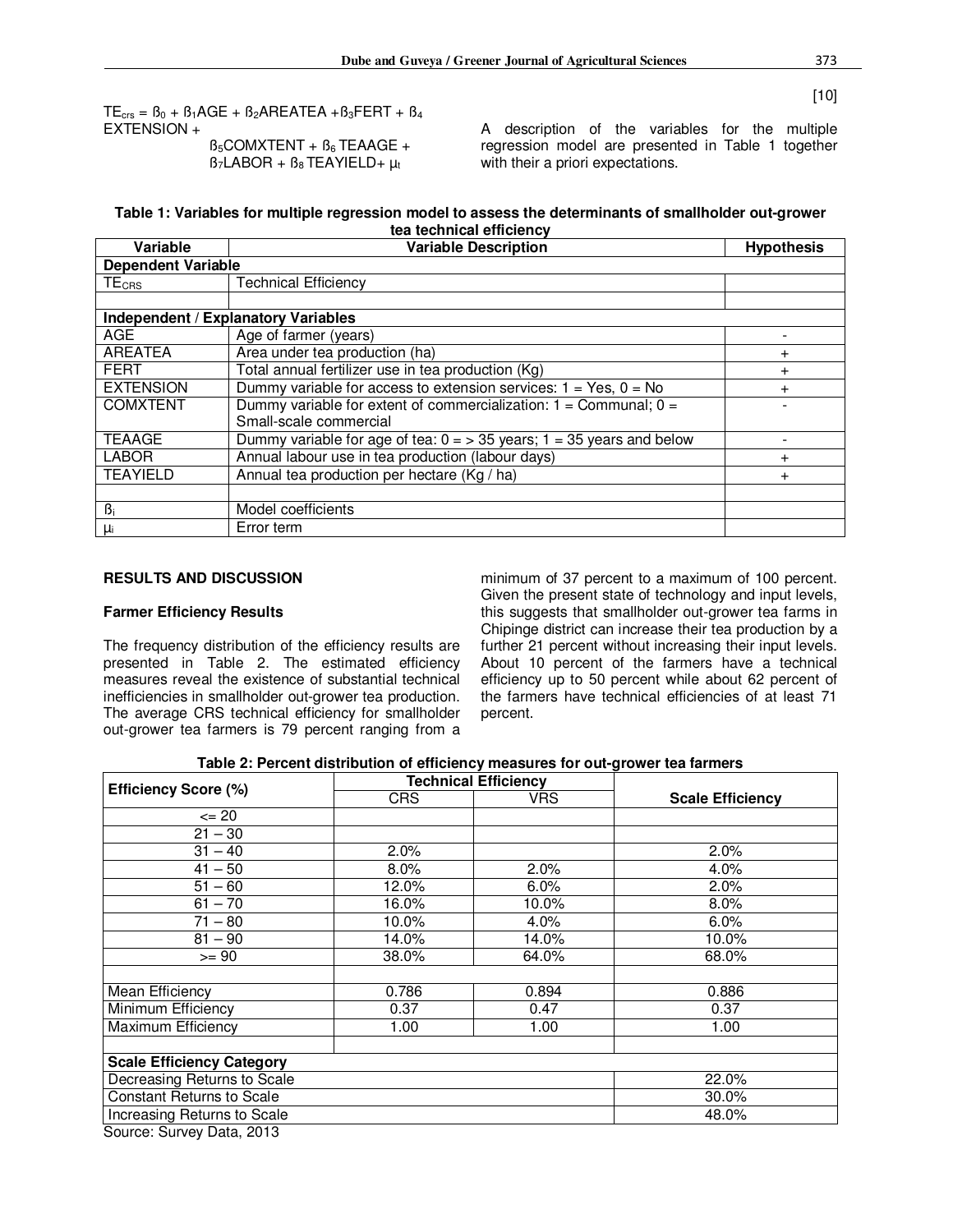An analysis of the VRS technical efficiency of smallholder out-grower tea farmers shows that the average technical efficiency is about 89 percent which is higher than the CRS technical efficiency.

The average scale efficiency is about 89 percent. This implies that the observed farms can further increase their output by about 11 percent if they adopt an optimal scale of production. Results also indicate that about 48 percent of the farms exhibit increasing returns to scale, 22 percent of the farms exhibit decreasing returns to scale, and 30 percent of the farms are producing at the optimal size. Thus about 48 percent of the farmers have output levels that are lower than optimal levels and they should be improved to reach the optimal scale.

The empirical findings reported above show that the estimated degree of technical efficiency is significantly lower than the degree of scale efficiency (on average, a range of more than 10 percentage points). This implies that the greater portion of overall inefficiency in smallholder out-grower tea production in Chipinge district results from producing below the production frontier than on operating under an inefficient scale. The room for improving technical efficiency is, on average, larger (21 percent) than the margin due to scale inefficiency (11 percent).

These efficiency results imply that improvement in both technical and economic efficiency should be the first logical step to increase productivity in smallholder out-grower tea production in Chipinge district. The average smallholder out-grower tea farmer in Chipinge district operate more or less at the optimal scale of production.

#### **Determinants of Smallholder Out-Grower Tea Farm Technical Efficiency**

The multiple regression model parameters to assess the determinants of the technical efficiency of smallholder out-grower tea farmers in Chipinge district are obtained using the STATA. Table 3 presents the mean values for the variables included in the multiple regression model. The model parameter estimates along with the related standard errors and t-ratios are presented in Table 4.

| Table 3: Mean values of technical efficiency multiple regression analysis model variables |  |
|-------------------------------------------------------------------------------------------|--|

| Variable                | Mean     | Std. Dev. |
|-------------------------|----------|-----------|
| <b>TE<sub>CRS</sub></b> | 0.786    | 0.199     |
| <b>AGE</b>              | 0.66     | 0.479     |
| <b>AREATEA</b>          | 1.184    | 1.030     |
| <b>FERT</b>             | 76.000   | 94.890    |
| <b>EXTENSION</b>        | 0.66     | 0.479     |
| <b>COMXTENT</b>         | 0.74     | 0.443     |
| <b>TEAAGE</b>           | 0.74     | 0.443     |
| <b>LABOR</b>            | 25.521   | 22.949    |
| <b>TEAYIELD</b>         | 1044.016 | 710.834   |

Source: Survey Data, 2013

All the model variables have expected signs except for total annual fertilizer use (FERT), and total annual labour use (LABOR). As indicated before, *a priori*, area under tea production (AREATEA), access to extension (EXTENSION) and annual tea yield are expected to positively influence technical efficiency. The age of the farmer and the extent of commercialization are expected to have a negative influence on technical efficiency. The age of the tea bushes is also expected to negatively farmer technical efficiency (Dutta *et.al.*, 2011) .

| Table 4: Probit regression estimates of factors influencing technical efficiency |  |  |  |
|----------------------------------------------------------------------------------|--|--|--|
|                                                                                  |  |  |  |

| Variable                  | <b>Coefficient</b> | <b>Std. Error</b> |          | Sig.  |
|---------------------------|--------------------|-------------------|----------|-------|
| Constant                  | 0.577              | 0.093             | 6.180    | 0.000 |
| <b>AGE</b>                | $-0.077$           | 0.043             | $-1.760$ | 0.085 |
| <b>TEAAREA</b>            | 0.206              | 0.069             | 2.970    | 0.005 |
| <b>FERT</b>               | $-0.002$           | 0.001             | $-3.610$ | 0.001 |
| <b>EXTENSION</b>          | 0.106              | 0.044             | 2.440    | 0.019 |
| <b>COMXTENT</b>           | $-0.117$           | 0.053             | $-2.190$ | 0.034 |
| <b>TEAAGE</b>             | $-0.047$           | 0.048             | $-0.990$ | 0.330 |
| <b>LABOR</b>              | $-0.007$           | 0.002             | $-2.970$ | 0.005 |
| <b>TEAYIELD</b>           | 0.000              | 0.000             | 5.170    | 0.000 |
| Log likelihood = $28.12$  |                    |                   |          |       |
| $LRchi2(8) = 40.82$       |                    |                   |          |       |
| $Prob > chi2 = 0.000$     |                    |                   |          |       |
| Pseudo $R^2 = -2.648$     |                    |                   |          |       |
| Source: Survey Data, 2013 |                    |                   |          |       |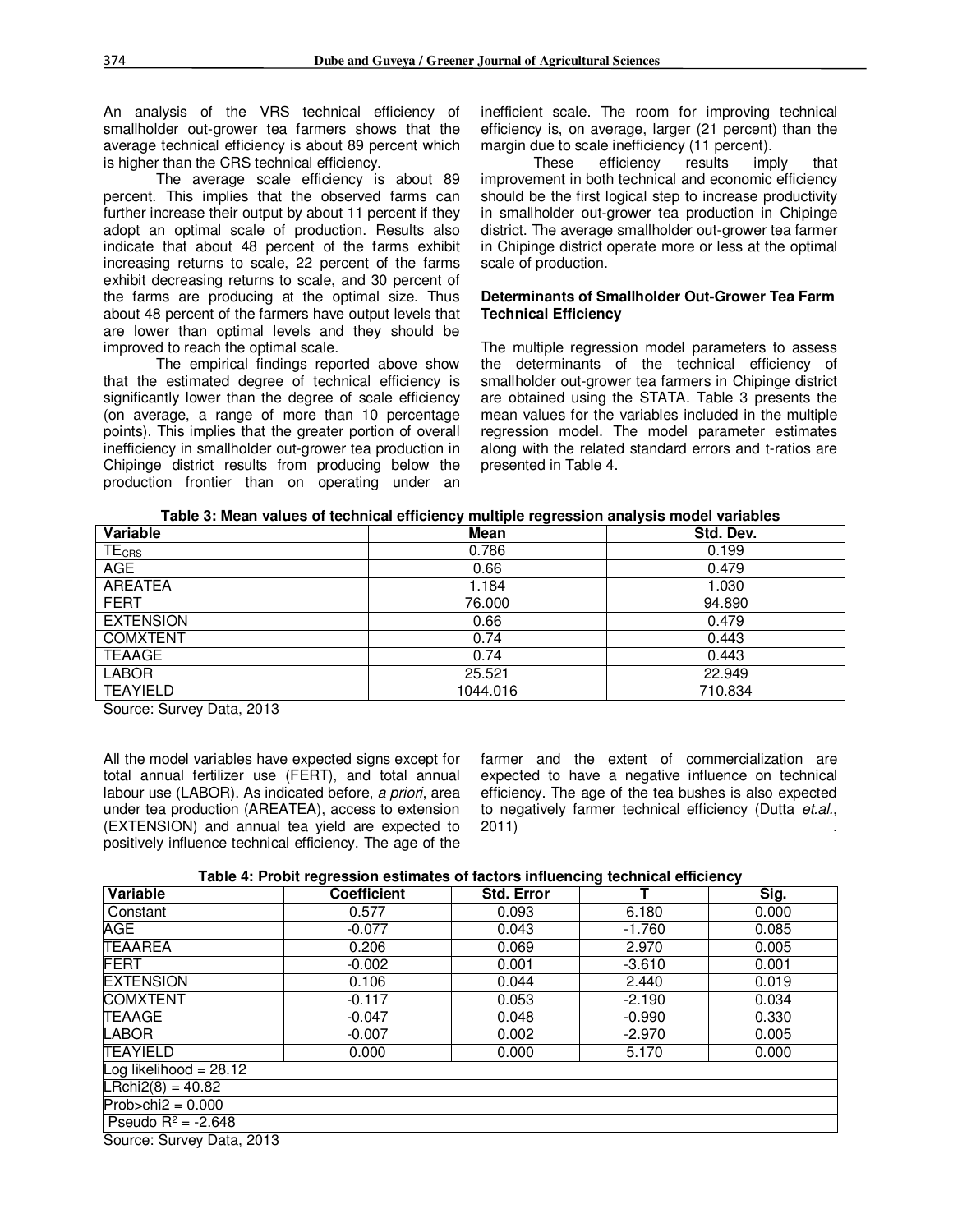The log likelihood for the fitted model was 28.12 and the *chi*-square was 40.82 and strongly significant at 1% level. Thus the overall model was significant and the explanatory variables used in the model were collectively able to explain the variations in smallholder out- grower tea productivity.

The variable which does not significantly affect farmer technical efficiency production is age of tea (TEAAGE). The variables which are important in determining technical efficiency of smallholder outgrower tea production are the age of farmers (AGE), area under tea production (TEAAREA), total quantity of fertiliser used (FERT), access to extension services (EXTENSION), extent of commercialization (COMXTENT), total quantity of labour used (LABOUR), and tea yield (TEAYIELD).

The results indicate that farm technical efficiency decreases with age of tea farmers and is significant at 10% level. This result is consistent with Kibaara (2005), Sibiko *et al*., (2013) and Gul *et al*., (2009). This means that older farmers were less technical efficient in tea production than younger farmers. This result may be attributed to the fact that younger farmers are more to take up better technologies of managing tea production. Older farmers are relatively more reluctant and prefer to hold on to the traditional farming methods and are thus more technical inefficient when compared to younger farmers.

The area under tea production was found to have a positive and significant effect on technical efficiency as hypothesized and it was significant at the 5% level. It may be argued that farmers with larger areas under tea production make use of economies of scale and have an opportunity to be efficient in tea production. This result is consistent with the results of Sarwar et al., (2012), Idris *et al*., (2013), Gul *et al*., (2009), Alvarez and Arias (2004), Cheng and Lo (2004), Sibiko et al., (2013), Ghorbani *et al*., (2009), Alemdar and Oren (2006) and Gul (2006).

The results also show that increases in fertiliser use and labour use results in significant decreases in technical efficiency. These results are unexpected given that the majority of the farmers are using less fertilizer than the recommended rates. One possible reason for the decrease in technical efficiency as fertiliser use increases is due to poor soil fertility management or wrong type of fertilisers used. Thus, farmers need to carryout soil fertility tests to determine the correct type and quantity of fertilisers to use. The result for the decrease in technical efficiency as the farmers increase the amount of labour days used suggest that the farmers are already using excess labour than what is necessary. Thus, farmers need to better manage their labour in order to improve on its productivity.

Tea yield contributes positively and significantly to technical efficiency and is significant at the 1% level. The result is consistent with Murthy *et al*., (2009) and Lubis *et al*., (2014). The implication is that farmers achieving higher tea yields per hectare can

afford better technologies to improve technical efficiency.

The results also show that farmers who have access to extension services are more technical efficient compared to those who have no access. This result is consistent with Angi (2012), Illukpitiya (2005), Al-Hassan (2008), Jaforullah and Whiteman (1999) and Sibiko *et al*., (2013). Access to extension services improves farmers' skills and also provides them with information on good crop husbandry practices thereby influencing technical efficiency positively.

The results also show that communal farms are 12 percent less technical efficient compared to small scale commercial farms. Thus farms tend to become more technical efficient as the extent of commercialization in tea production increases.

# **CONCLUSION AND RECOMMENDATIONS**

The results of the study reveal the existence of substantial technical inefficiencies in smallholder outgrower tea production. The study also reveals that increasing area under tea production, access to extension services and increasing tea yields can significantly improve technical efficiency among tea farmers.

There are important policy implications that can be derived from the results of this study. It is important that those involved with the smallholder outgrower tea production sub-sector are aware of the existence of the inefficiencies in production. Reducing the technical inefficiencies could improve the allocation of resources across the farming industry. This means the inputs used in excess of optimal requirements on some of the farms can be reallocated to other uses, thereby increasing the total volume of production by the smallholder farming sector in Chipinge district.

The study results imply that improvement in technical efficiency should be the first logical step for considerably increasing productivity in smallholder outgrower tea production in Chipinge district. Efficiency in tea production could be improved through optimal use of production inputs like labour and fertilizers. In addition, it is necessary to increase extension services coverage and training courses for smallholder outgrower tea producers.

#### **COMPETING INTEREST**

I declare that amongst the two authors, there are no competing interests.

# **AUTHORS' CONTRIBUTION**

Dr Lighton Dube. He is the primary researcher and author. He did the data collection, analysis and drafting of the manuscript. He is also the corresponding author.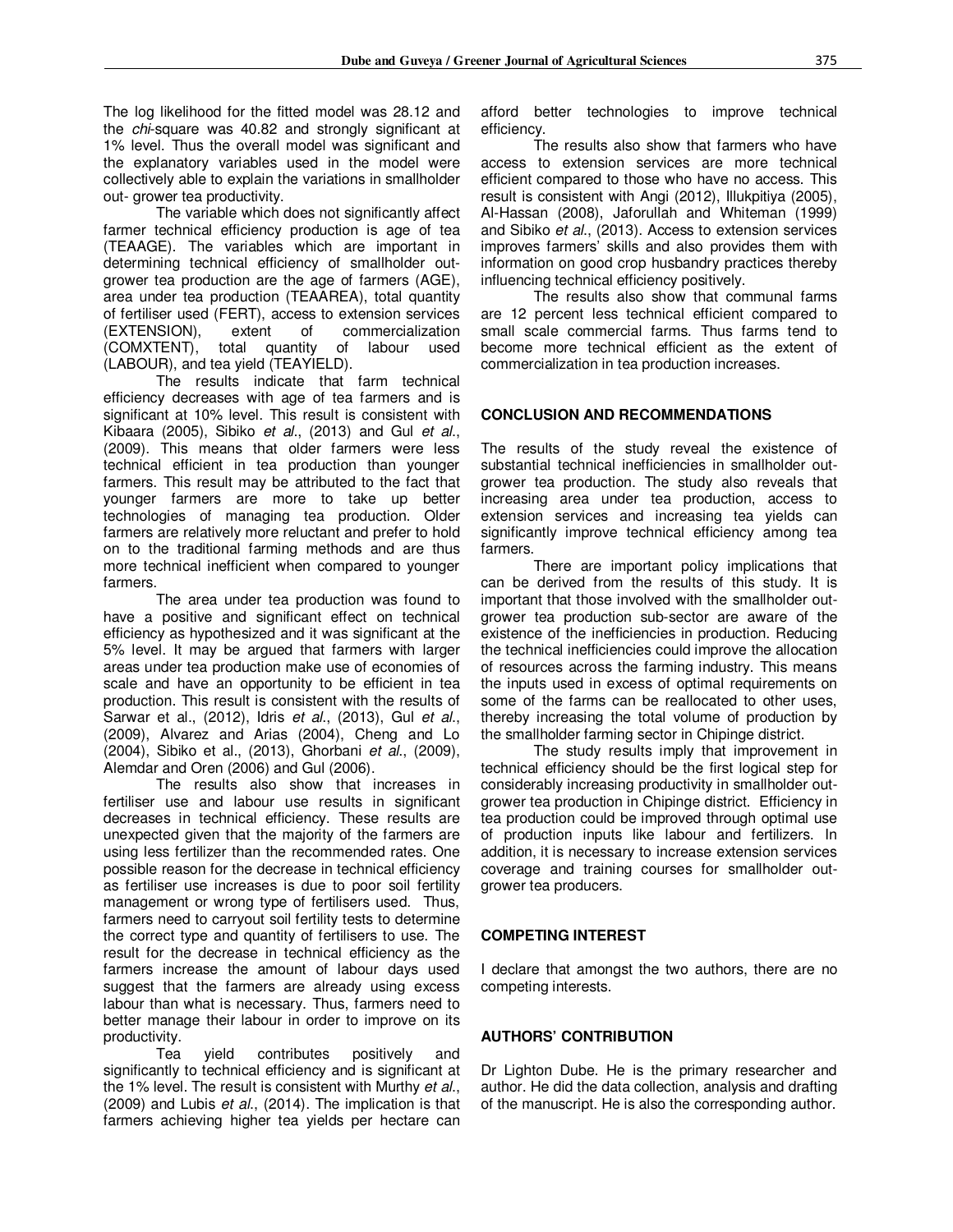Dr Emmanuel Guveya. He assisted with the review of the analytical framework, data analysis and review of the draft manuscript.

#### **REFERENCES**

- Agrell PJ, M Farsi, M Filippini, and M Koller, (2013). *Unobserved Heterogeneous Effects in the Cost Efficiency Analysis of Electricity Distribution Systems*. ECORE
- Alemdar T and MN Oren, (2006). Determinants of technical efficiency of wheat farming in Southeastern Anatolia, Turkey: A nonparametric technical efficiency analysis. *Journal of Applied Science*, 6: 827-830.
- Al-Hassan S, (2008). *Technical Efficiency of Rice Farmers in Northern Ghana*. AERC Research Paper Tamale, Ghana.
- Alvarez A, and C Arias, (2004). Technical efficiency and farm size: A conditional analysis. *Agricultural Economics,*30: 241-250*.*
- Angi JMN, (2012). Economic Efficiency of Smallholder Coffee Production in Mathira District, Kenya. MSc Thesis
- Cheng Y, and D Lo, (2004). Farm Size, Technical Efficiency and Productivity Growth in Chinese Industry. School of Oriental and African Studies, University of London. *Working paper No. 144.*
- Coelli TJ, (1996a).*A Guide to DEAP Version 2.1: A Data Envelopment Analysis (Computer) Program.*  Working Paper 96/8, CEPA, Department of Econometrics, University of New England, Armidale, Australia.
- Coelli TJ, DS Prasada Rao, CJ O'Donnell and GE Battese, (2005). *An Introduction to Efficiency and Productivity Analysis*. Springer USA
- Dube L and E Guveya, (2014). Productivity Analysis of Smallholder Out-Grower Tea (*Camellia Sinensis*) Farming in Chipinge District of Zimbabwe. *Journal for Agriculture Economics and Rural Development* 2()
- Dutta R, EMA Smaling, RM Bhagat, VA Tolpekin and A Stein, (2012): Analysis of Factors that Determine Tea Productivity in Northeastern India: A Combined Statistical and Modelling Approach. *Experimental Agriculture*, 48(1): 64-84
- FAO (2001). *Forestry out-grower schemes: A global Overview*. Working Paper No. FP/11
- Farrell MJ, (1957). The Measurement of Productive Efficiency. *Journal of the Royal Statistical Society Series*, 120: 253-290.
- Ghorbani A, SA Mirmahdavi and E Rahimabadi, (2009). Economic Efficiency of Caspian Cattle Feedlot Farms. *Asian Journal of Animal Science,* 3: 25-32.
- Greene WH, (2007). *The Econometric Approach to Efficiency Analysis*. Oxford University Press, New York.
- Gul M, B Koc, E Dagistan, MG Akpinar and O uz Parlakay, (2009). Determination of Technical Efficiency in Cotton Growing Farms in Turkey: A Case Study of Cukurova Region. *African Journal of Agricultural Research*, 4(10): 944-949
- Gul M, (2006). Technical Efficiency of Apple Farming in Turkey: A Case Study Covering Isparta, Karaman and Nigbe Provinces. *Pakistan Journal of Biological Sciences*, 9: 601-605
- Idris NDM, C Siwar and B Talib, (2013). Determinants of Technical Efficiency on Pineapple Farming. *American Journal of Applied Sciences,* 10(4): 426- 432
- Illukpitiya P, (2005). Technical efficiency in agriculture and dependency on forest resources: An economic analysis of rural households and the conservation of natural forests in Sri Lanka. Economy and Environment Program for Southeast Asia, EEPSEA, Technical Report. Retrieved from: www.idrc.ca/en/ev-99958-201-1-Do-TOPIC.html.
- Jaforullah M and J Whiteman, (1999). Scale efficiency in the New Zealand dairy industry: a nonparametric approach. *Australian Journal of Agricultural and Resource Economics,* 43(4): 523- 41.
- Kibaara B, (2005). Technical Efficiency in Kenyans' Maize Production: An Application of the Stochastic Frontier Approach. Tegemeo Institute of Agriculture Policy and Development, Colorado State University, Retrieved from: http://www.egemeo.org/viewdocument.asp?ID=11 6.
- Lipsey RG, (1989). *An introduction to Positive Economics*. Weidenfeld & Nicolson, London; ISBN-10: 0297795562
- Lubis R, A Daryanto, M Tambunan and H Purwati, (2014). Technical, Allocative and Economic Efficiency of Pineapple Production in West Java Province, Indonesia: A DEA Approach, *IOSR Journal of Agriculture and Veternary Science, 7(6)*
- Mayers J, (2000). *Company-Community Forest Partnerships: A Growing Phenomenon. Unasylva*. Food and Agricultural Organisation of the United Nations (FAO), Rome, Italy. 51: 33-41
- Moyo S, P O'keefe and M Sill, (1993). The Southern African Environment. Profiles of the SADC Countries. The ETC Foundation, Earthsan Publication Limited, London
- Muir K, (1994). 'Agriculture in Zimbabwe', in Rukuni and Eicher (eds), *Zimbabwe's Agricultural Revolution,:* 195-207, Harare: University of Zimbabwe Publications.
- Murthy DS, M Sudha, MR Hegde, V Dakshinamoorthy, (2009). Technical Efficiency and Its Determinants in Tomato Production in Karnataka, India: Data Envelopment Analysis (DEA) Approach. *Agricultural Economics Research Review*, 22: 215 – 224.
- Sarwar G, S Anwar and MH Sial, (2012). Quality of Inputs and Technical Efficiency Nexus of Citrus Farmers in District Sargodha. *International Journal of Academic Research in Business and Social Sciences*, Vol. 2( 1)
- Sibiko KW, G Owuor, E Birachi, EO Gido, OA Ayuya and JK Mwangi, (2013). Analysis of Determinants of Productivity and Technical Efficiency among Smallholder Bean Farmers in Eastern Uganda. *Current Research Journal of Economic Theory*